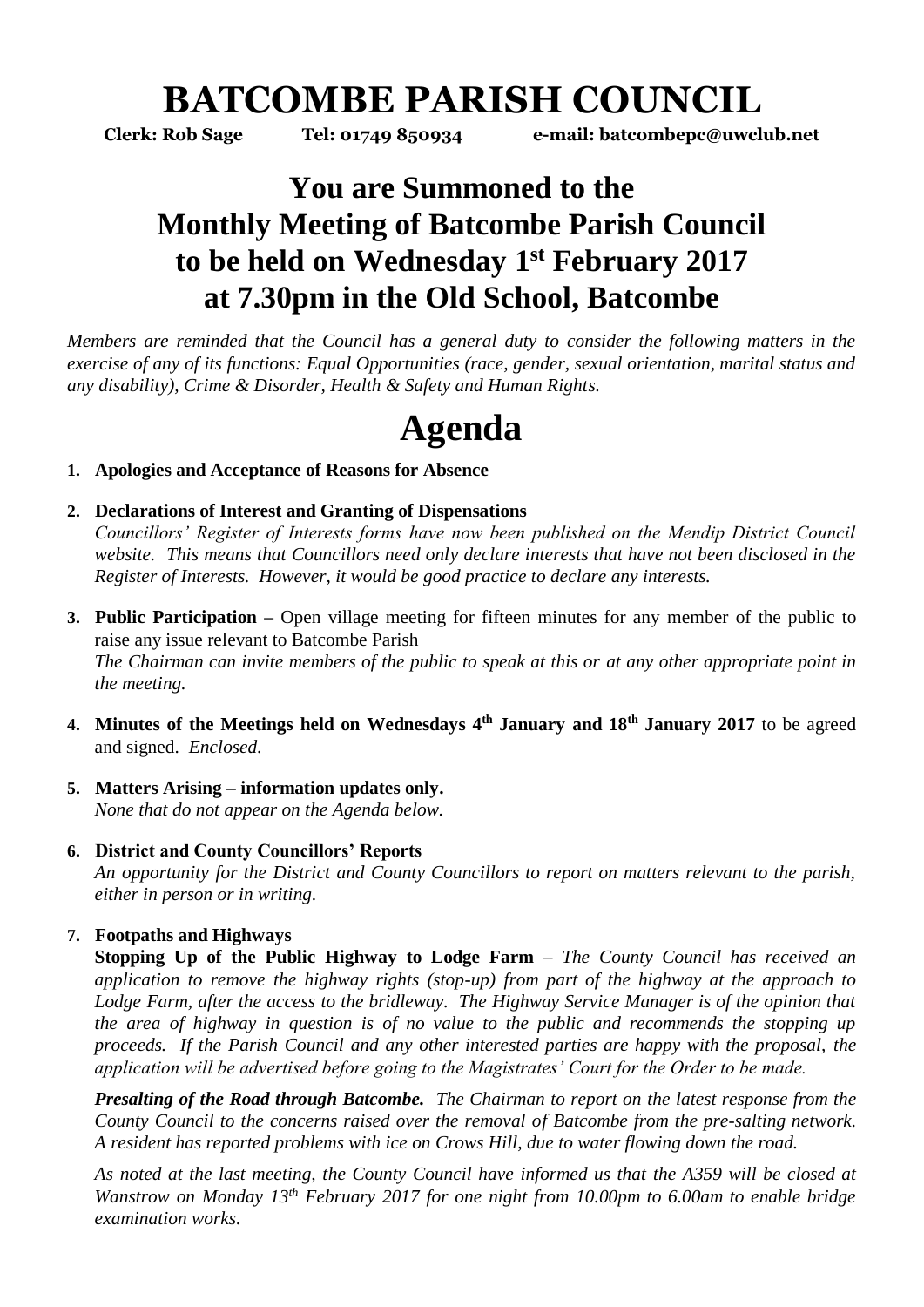# **8. Playground**

**Maintenance Report –** *The moles remain active (40 molehills on January 21st) – to be considered at the next meeting. No more broken glass from drinks bottles has been found in the Playing Field to date.*

*A decision on the grass cutting contract for next season was deferred from the last meeting. Mr Sparkes of Gardens of Avalon has provided a quote for cutting the grass in the Playing Field which is the same as this year - £50 a cut for the Playing Field and £9 for the area around the phone box, but is unable to do a cut every ten days as this would change the day for every visit, creating problems for his work diary. I have not yet received any suggestions for alternative contractors to provide a quote.* 

*An offer has been received from a resident to provide a redundant garden play frame for the Playing Field. The Council will need to determine whether the frame is of a high enough standard for use in a public play area. It would also need to decide where the frame would go and whether safety surfacing would be required.* 

*Mainstay Projects have not yet undertaken the promised remedial works to the play equipment.* 

#### **9. Planning Applications:**

None at present. *Iona informs me that Cutting Edge Tree Care have put in two applications for tree works, but we have not been notified of these as yet. The works are to fell or pollard a willow at Pastoral on Linch Lane and to fell a Eucalyptus on Kale Street.*

#### **Planning Application Updates.**

*The application to remove the planning condition preventing the barn conversion at Batcombe Lodge from being be sold separately from the main building was re-submitted to the Planning Board*  meeting on January 18<sup>th</sup>. The application for an extension to Donegal Cottage in Kale Street has *been withdrawn.* 

#### **10. Batcombe War Memorial**

*Historic England (formerly English Heritage) are considering whether to recommend the War Memorial in Batcombe for listing. They have invited the Parish Council to comment on their consultation report. This is a question of checking their facts which I will do before the meeting.*

*Robert Jones has requested that the Parish Council as the "owner/authorised custodian" of the Batcombe War Memorial give authority for the addition of a name to War Memorial. The name is that of William John Newman, a private in the Somerset Light Infantry who was killed in August 1914. He had been born in Milton Clevedon and lived briefly in Westcombe (1901 Census) before moving to Bath and then Taunton. His brother George (killed in the same battle) appears on two memorials in Bath, but William apparently does not appear on any memorial in the UK. William's grandson has said that he would like a commoration added to the Batcombe War Memorial.* 

*Robert Jones states that he won't be proposing a plan or making contact with the Conservation Officer at Mendip until the Parish Council has given its blessing but hopes the changes can be made in time for Remembrance Sunday 2017. He notes that the Council will need to consider whether this*  will create a precedent for the addition of other names. The Council needs to consider whether it *needs to see detailed plans for the addition before giving approval; whether it should approach the Conservation Officer for his opinion given that the Memorial is likely to be listed in the near future; and whether it should consult the parish before any changes are agreed.* 

#### **11. Annual Parish Meeting**

*A decision on a speaker for the Annual Parish Meeting on Wednesday 5th April was deferred from the last meeting.*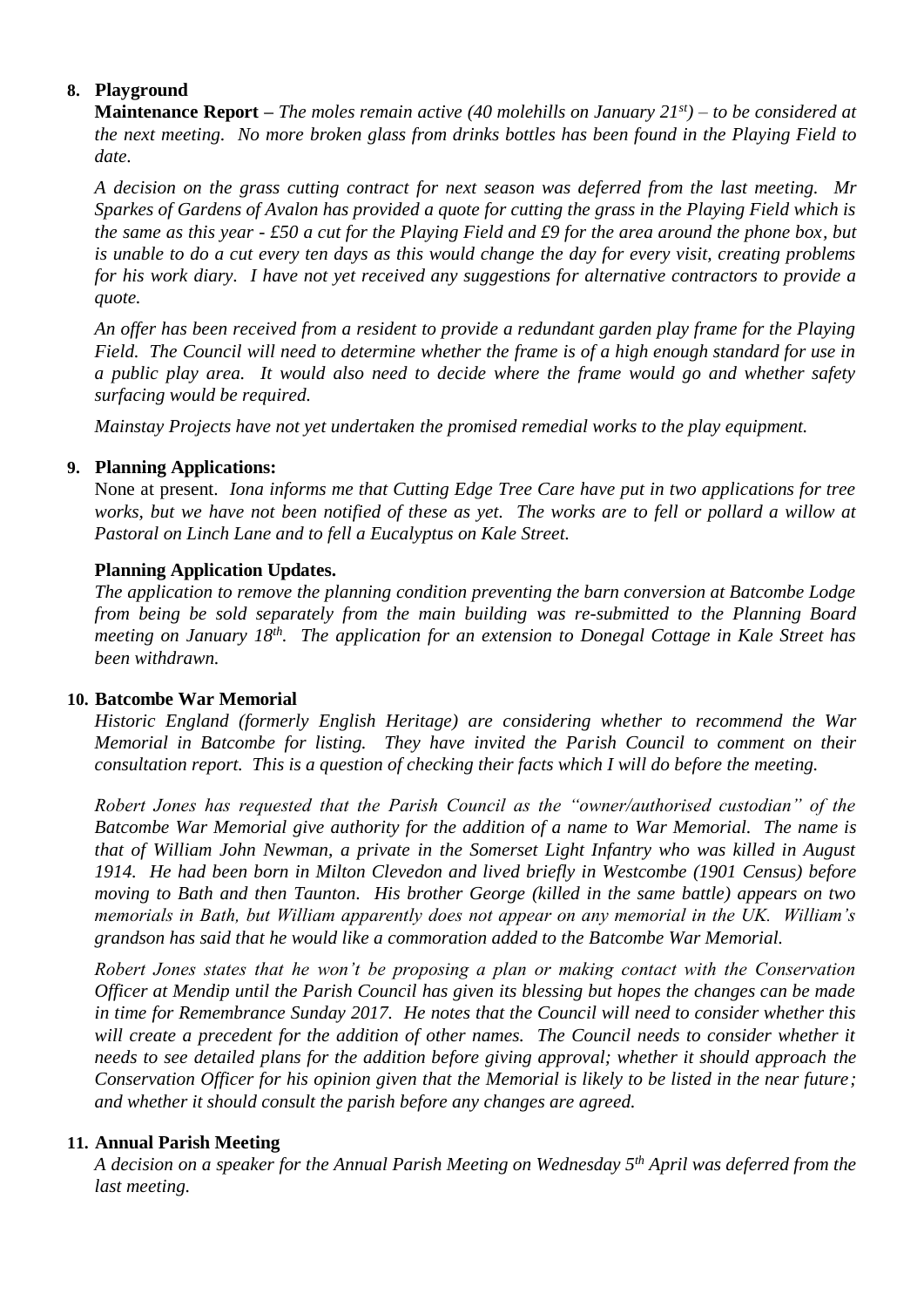#### **12. Administration**

*The Clerk's Membership of the Society of Local Council Clerks. In previous years the Parish Council has paid for the Clerk's Membership of the SLCC, which is a profession body providing valuable resources and advice for Clerk. A small proportion of the SLCC's work was considered to be trade union activity (i.e. advising Clerks in dispute with their Council). To avoid the difficulties of being subject to trade union legislation the SLCC has created a separate body, the Association of Local Council Clerks, to undertake such activities. As a result, membership of the SLCC has been reduced by £10 to £78, with a separate membership fee of £10 for membership of the ALCC. The Parish Council to consider continuing to pay for membership of the SLCC. The Clerk should pay the membership of the ALCC.* 

*Parish Council's e-mail address. There are a number of options to consider:*

- *i. continue using the Clerk's private e-mail address* **[robsage@uwclub.net](mailto:robsage@uwclub.net)***. This has proved satisfactory for the last fourteen years. Advantages – free and easy to use. Disadvantages – it is a private address rather than a Parish Council address and would need to be changed at a change of Clerk. Not a problem at the last change of Clerk, but potentially more so with the greater use of e-mail today.*
- *ii. use a separate address provided by the Clerk's e-mail provider* **[batcombepc@uwclub.net](mailto:batcombepc@uwclub.net)***. Advantages – free and a dedicated address for the Parish Council, allowing easy separation of Parish Council e-mails from other e-mails addressed to the Clerk. Disadvantages – while it allows continuity as a new Clerk can be provided with the password to access the account and use the e-mail, the address would eventually need to be changed in case the previous Clerk changed e-mail provider.*
- *iii. use a "free" g-mail address* **[batcombepc@g.mail.com](mailto:batcombepc@g.mail.com)***. Advantages – free and a dedicated address for the Parish Council. Disadvantages – only personal g-mail address are free, meaning it would still be a personal account of the Clerk.*
- iv. use an e-mail address provided by the Parish Council website, e.g. **[clerk@batcombe-parish](mailto:clerk@batcombe-parish-council-somerset.org.uk)[council-somerset.org.uk](mailto:clerk@batcombe-parish-council-somerset.org.uk)** *Advantages – no additional cost (included with website hosting) and a dedicated address for the Parish Council that can be transferred to a new Clerk. Disadvantages – e-mails are sent to the Clerk's private e-mail address and responses come back from that address. In addition the 1&1 website has to be paid for by the Clerk and re-imbursed, which may create issues during the transfer to a new Clerk. (And the address is a bit cumbersome.)*
- *v. create a business mail account with 1&1, the providers of the Parish Council website at a cost of £4.99 a month per mailbox. Advantages – dedicated "real" e-mail address for the Parish Council that can be transferred to a new Clerk. Disadvantages – cost and from previous experience with 1&1, payment will need to be paid for by the Clerk and re-imbursed, creating issues with the transfer to a new Clerk.*
- *vi. create an e-mail account with another provider that will take payment from the Parish Council rather than the Clerk, with the option of a .gov.uk address, e.g. [clerk@batcombepc.gov.uk](mailto:clerk@batcombepc.gov.uk) Advantages – professional, dedicated address for the Parish Council that can easily be transferred to a new Clerk. Disadvantages – cost. I have asked for a quote for providing a .gov.uk domain name and for e-mail hosting from a company that contacted me but have not had a response yet. I expect the cost will be higher than 1&1.*

#### **13. Bank Reconciliation and Budget Update**

*The bank reconciliation for the third quarter to 31st December to be verified by the Vice Chairman before the meeting and reported to the Council.* 

*An update on the budget as at the end of December for the current year is enclosed. The first column shows the actual accounts for last year. The second column is the budget for this year as agreed in*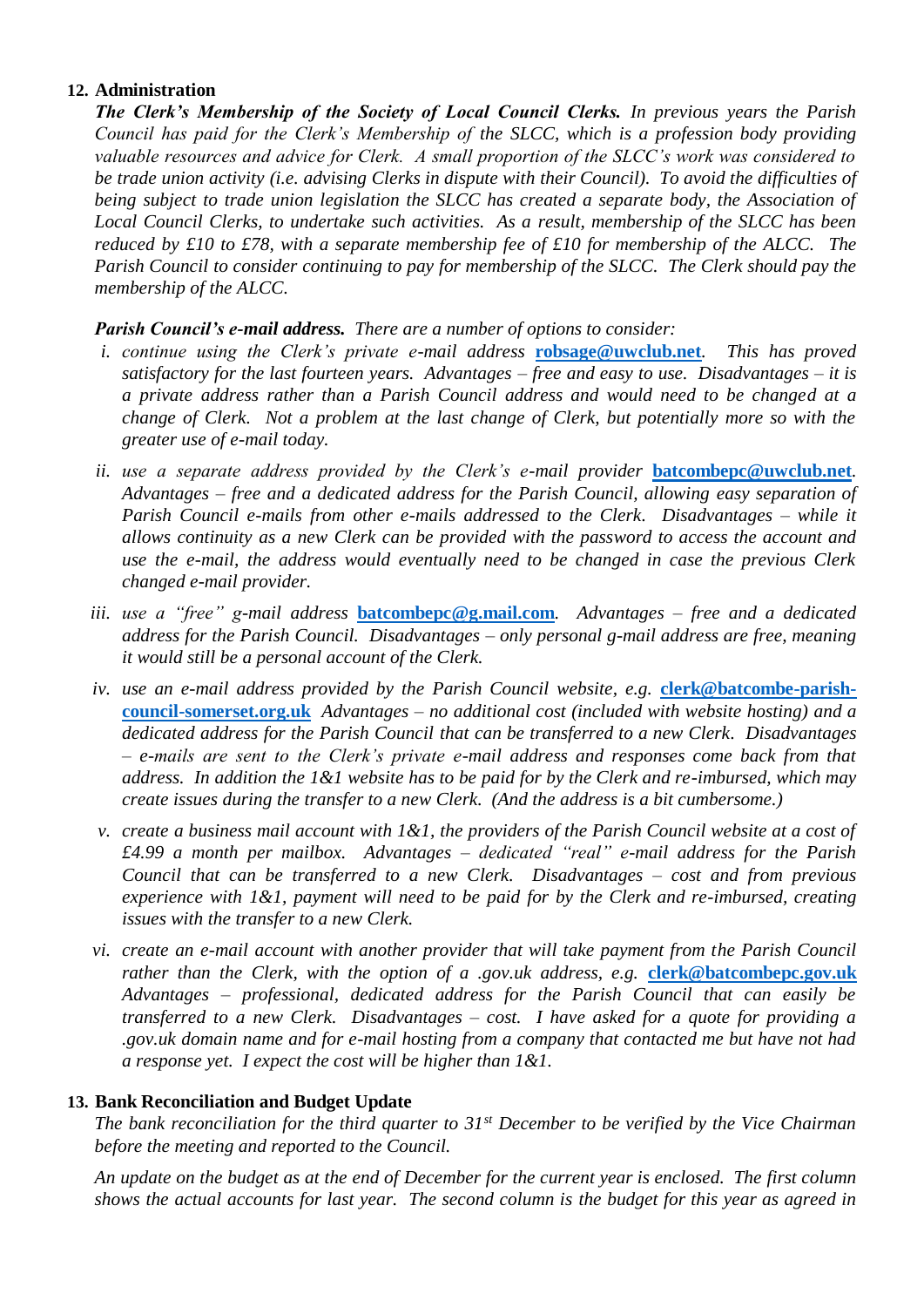*January last year. The third column is the receipts and payments to the end of December and the fourth column a projection of the position at the end of the year. The expected variations against budget are largely unchanged since the last budget update but are listed below.* 

*Receipts are projected to be approximately £1,000 more than the budgeted figure because of the donations of £1,081 for the war memorial wall repairs. It is likely that there will be a vacant allotment at the end of the year reducing the rent received.* 

*Playing Field expenditure is likely to be £1,000 more than the budgeted figure because of the repair to the zip wire (expected to have been paid in the previous year), the cost of the fencing repair, and the additional safety inspection following repairs to the play equipment.* 

*The projection for the expenditure on Administration is £350 under budget. Although an additional £115 was paid to the Clerk (for extra hours) and the Audit fees of £120 were not budgeted (the grants received took receipts over the £10,000 limit at which fees are charged) - the purchase of the Parish Council laptop and software was budgeted for £500 in this year but actually purchased at the end of last year, and it was decided not continue with the accounts software.*

*The projection for the expenditure on Other items is £3,300 more than the budgeted figure because of additional expenditure on the allotments; the cost of the Frome bus pilot; the repair to the War Memorial wall being £1,000 more than budgeted (paid for by donations); purchasing two new notice boards instead of repairing the one at Westcombe; and the remaining £1,813.50 cost of the Housing Needs Survey (paid for by a grant received last year but not included in this year's budget).*

*Although the projected deficit is £3,470 compared to a budgeted deficit of £500, the healthier position at the start of the year (as a result of the grants for the Housing Needs Survey, new notice board and laptop) means that the projected funds at the end of the year are around £4,400 – only £380 lower than the expected figure when the budget was made. It should be noted that approximately £1,100 of these funds will be earmarked for the allotments.* 

#### **14. Authorisation of Payment**

£78.00 Society of Local Council Clerks - *Clerk's Membership.*

£21.16 SSE - *Electricity Supply to Playing Field.*

#### **15. Other Business** – matters of information only.

*Shindig Weekend at Gilcombe Farm – The Parish Council was notified of an application for a licence for the Shindig Weekend event at Gilcombe Park on the weekend of May 26th to May 28th . The deadline for representations was January 18th and so the Clerk responded in line with previous policy asking that the same/similar conditions to those imposed in previous years be applied. This the second year that the Shindig event has taken place at Gilcombe Farm and the organisers appear happy to accept the conditions imposed last year. The organisers have sent me a copy of their Event Management Plan (171 pages) which includes a noise management plan.* 

*Mendip Empty Homes Strategy Consultation – The District Council have sent a draft copy of their Empty Homes Strategy which is out for consultation to February 10th. The strategy seeks to bring empty homes back into use by a variety of means.* 

*Joint Torr Works and Coleman Quarry Liaison Group – The Parish Council has not had a representative on this Group since Liz Hollis stood down at the last election. The next meeting will be on Wednesday 22nd March at 5.30pm. The Group considers quarry development and operations issues, planning and environment issues and liaison with members of the public. I have a copy of the Minutes of the last meeting in October for anyone interested.* 

*Mobile Phone Mast – A local resident reports being approached by a company to see if they would be willing to have a 17.5m mobile phone mast erected on their land.*